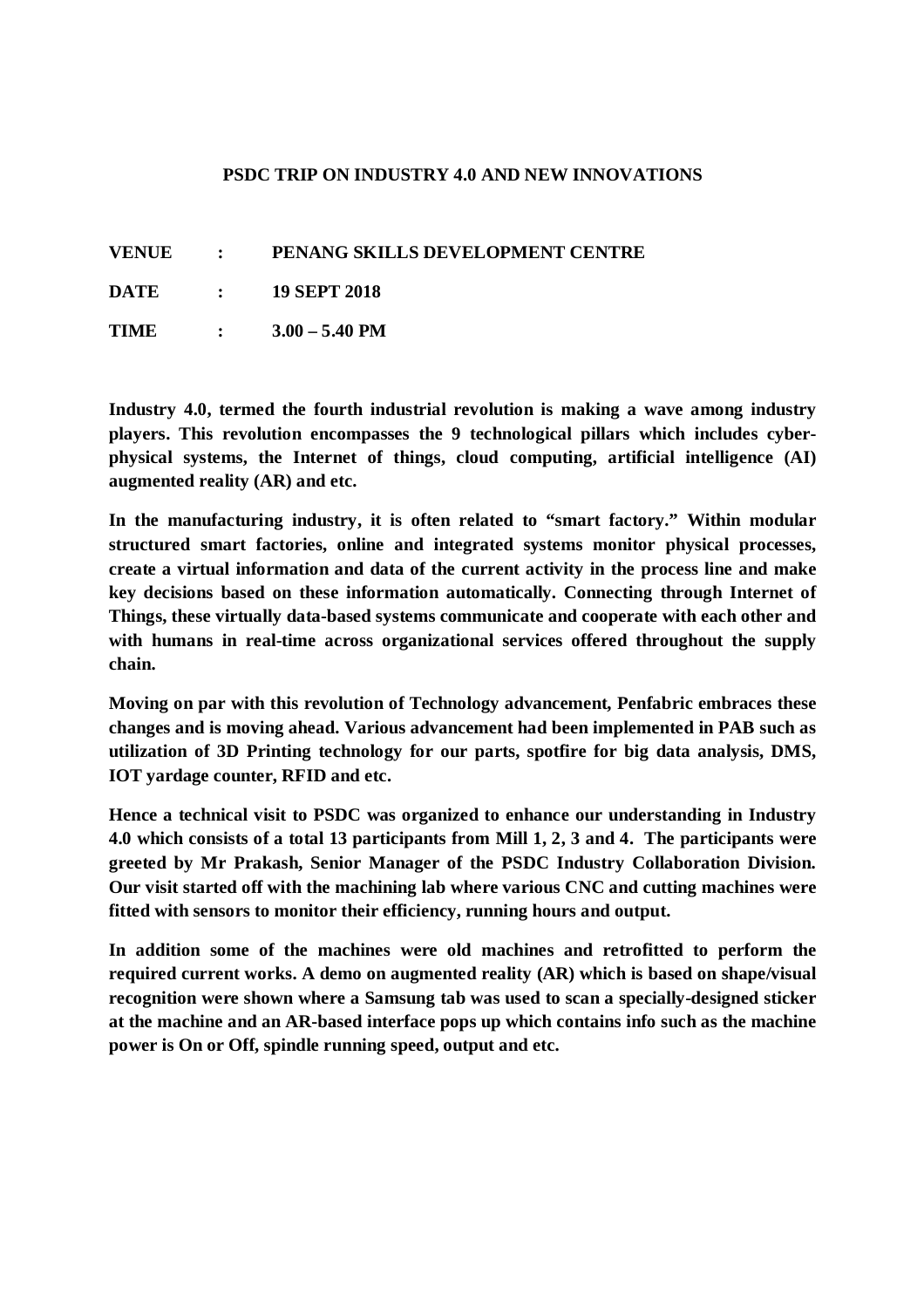**Our visit then proceed to the IOT lab where various products from various suppliers were showcased which includes 3D Printed block consisting of double filament print, a demo on a 6 axis robotic arm which is able to recognize the required direction for part placement and self-adjustment of the robotic arm orientation to meet the shown direction, a small conceptual smart factory build up and etc.**

**The final area for our visit was to the Virtual Reality (VR) lab where participants had a chance to experience VR and it was demonstrated on a virtual factory to simulate the inner view of a manufacturing plant.**

**Key Points extracted from Trip:**

- **1. AR Interface could also be linked to PAB Ipad and special stickers could be placed direct at machine site which can showcase various key info of the machine.**
- **2. A formal training on industry 4.0 elements which could be organsied by PSDC for PAB in-house and HRDF claimable.**

**-Reported by Johnny, Eng Dept M4**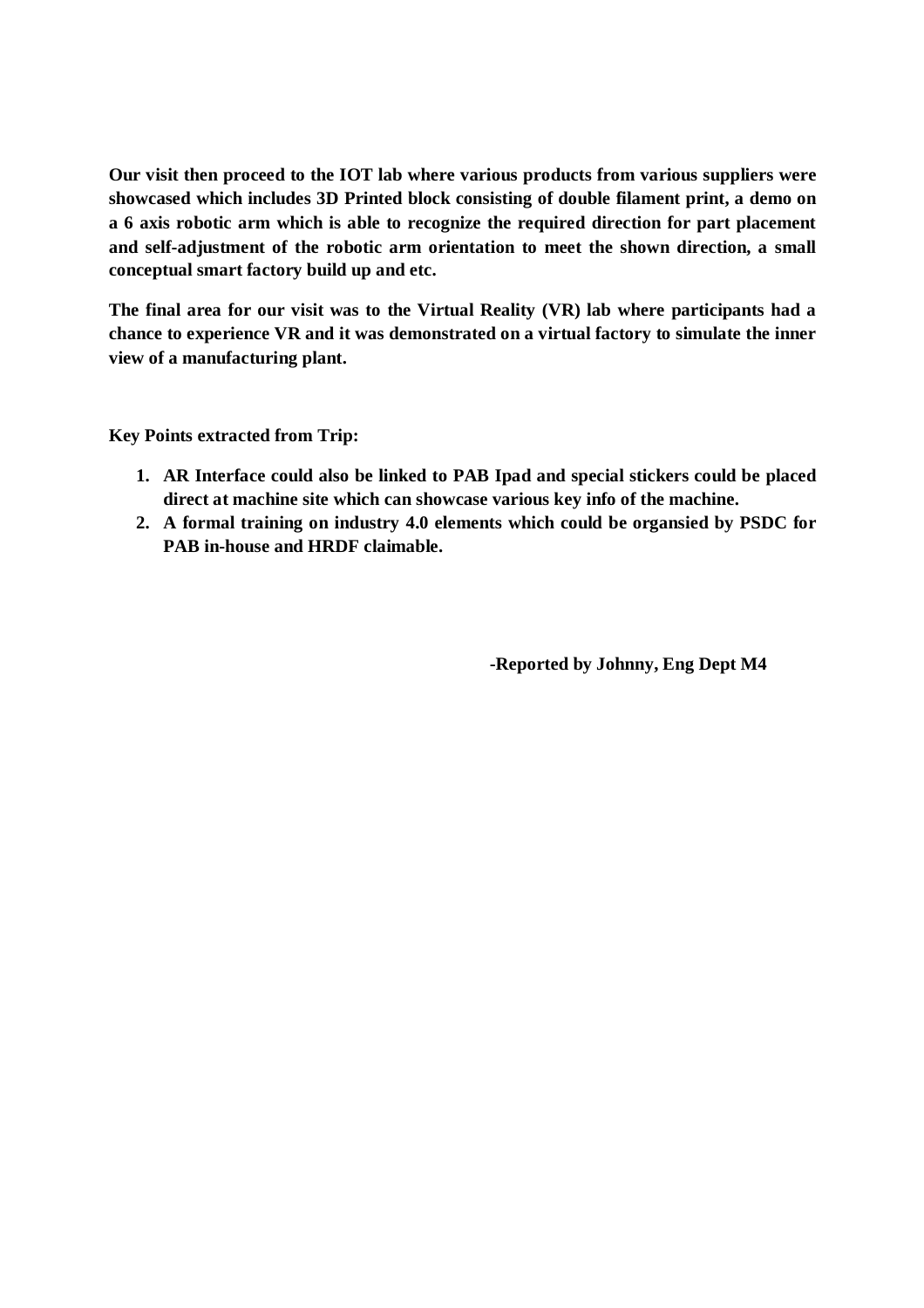

**Penfabric Participants at the PSDC Industry 4.0 Trip**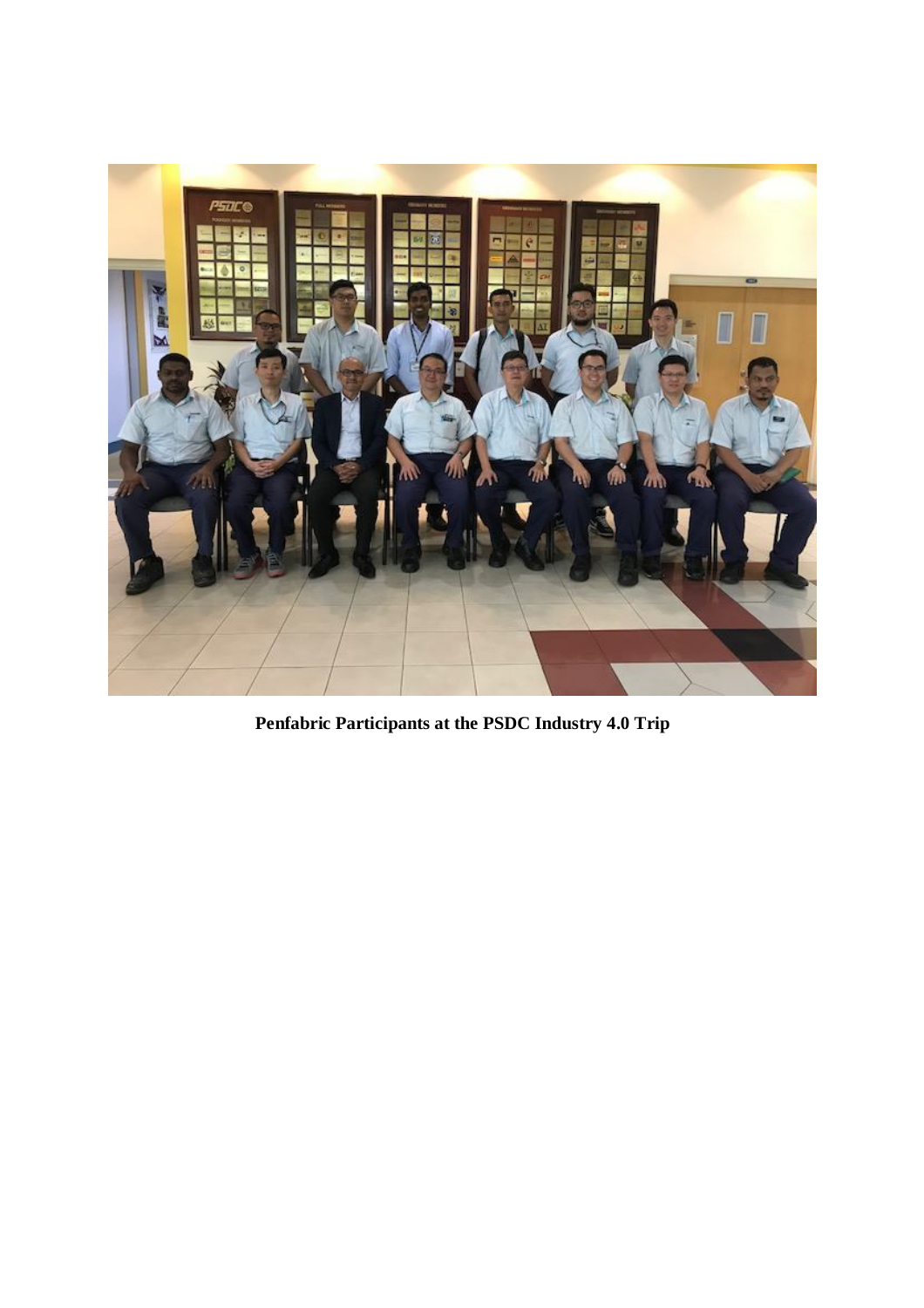

**Penfabric's Company Introduction Presentation by Mr Fadzil**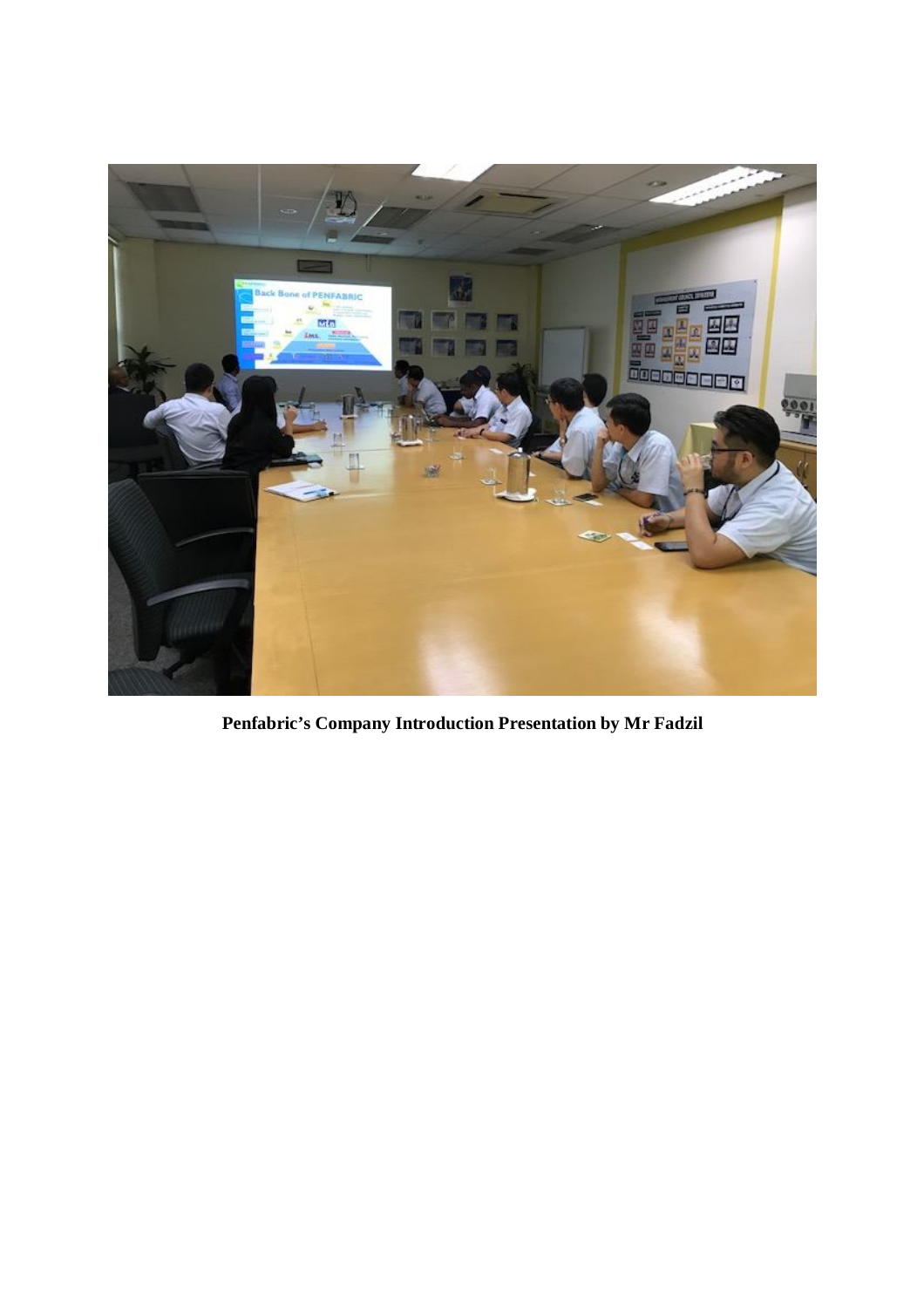

**PSDC Introduction by Mr Prakash**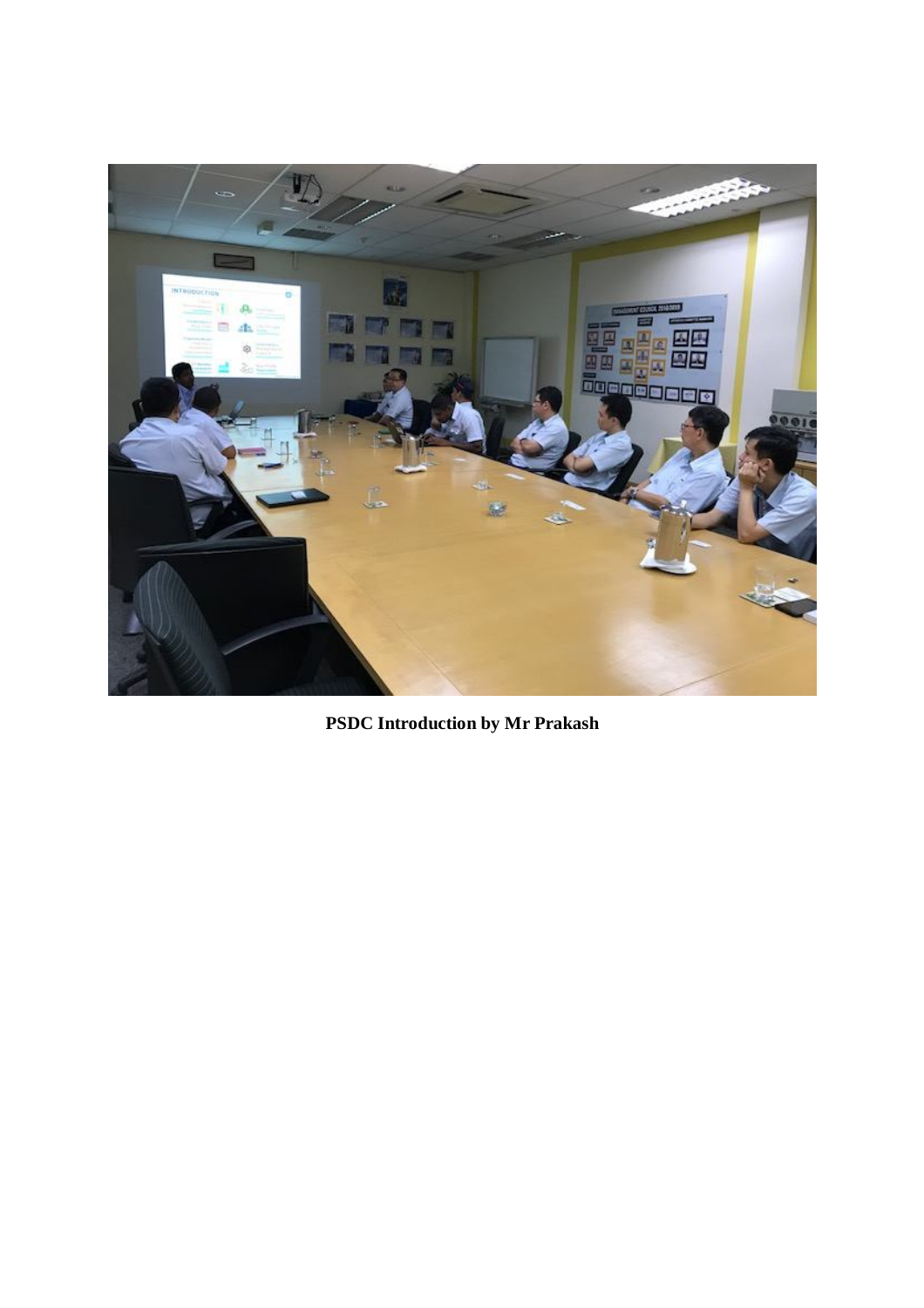

**Explanation of the IOT Lab by Ms Diana, PSDC**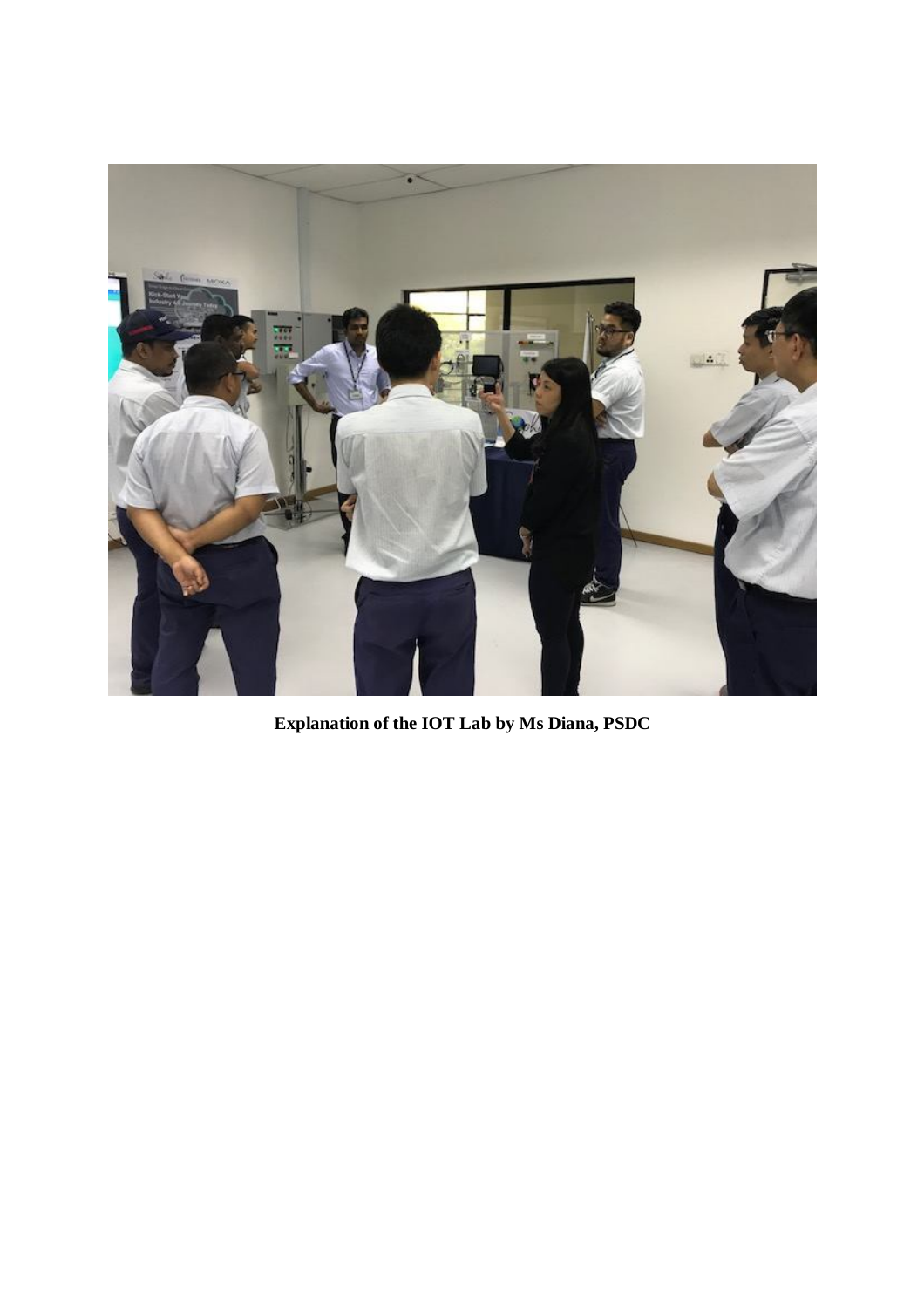

**AR Interface On Their Machine**